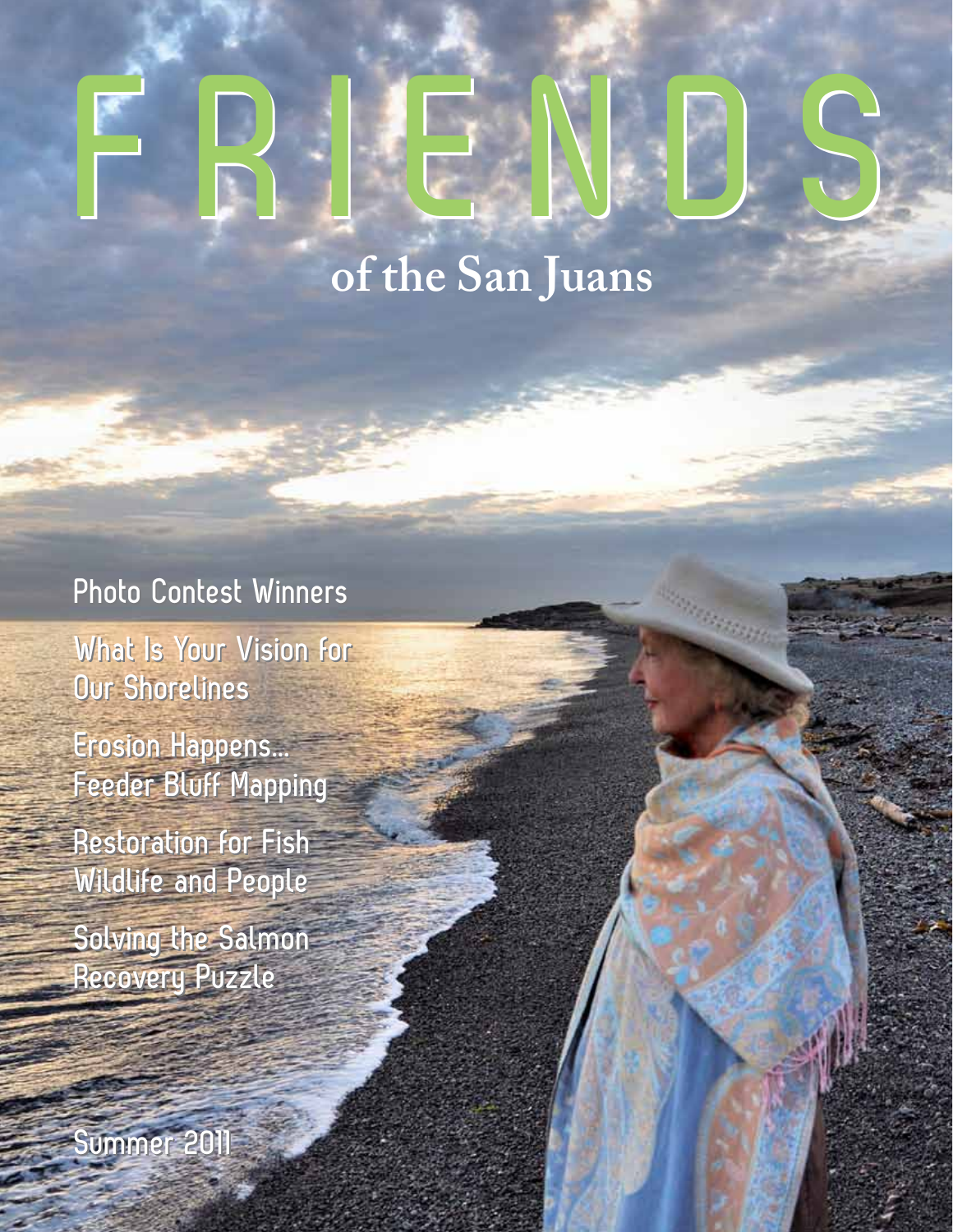### **Executive Director's Report**

This year, the San Juans were ranked as a world class destination. The New York Times identified the San Juan Islands as the #2 best place to visit, and National Geographic Traveler ranked the islands the #3 best summer trip for 2011. Orca, salmon, stunning protected vistas and incredible shorelines are some of the major reasons we are receiving this attention. Managing visitors to the San Juans is a challenge for our small rural community and our natural resources.

To help improve the management of our existing federal Bureau of Land Management lands and National Parks, I recently met with Ken Salazar, the head of the U.S. Department of Interior. I don't recall a time in the past decade when opportunities to protect both federal and local lands in San Juan County were so within our reach. Whether it is the renewal of the Land Bank, the National Conservation Area designation (p. 11), or updates to the Shoreline Master Program and Critical Areas Ordinance (p. 2), this is the year to pay attention and get involved.

We believe science, not political pressure, should inform policy. In recent years, FRIENDS has supported extensive research and mapping of local habitats to support the application of sound science to decision making. All of our data is available to the public and has been provided to the County to inform the Critical Areas Ordinance and the Shoreline Master Program updates. Through 2011, there will be many public hearings and opportunities for



FRIENDS recently asked members to share their favorite picture of people interacting with the shorelines of the San Juan Islands. Our judges included two professional photographers, two professional graphic designers, one FRIENDS member and one legal intern.

you to participate in these planning processes. FRIENDS will be there and we hope you will also express what you value about life here in the islands and share your vision for protecting our critical areas and shorelines.

Please join us in our mission of protecting this special place on earth for future generations.

Stohnic Boffer Jill

*P.S. FRIENDS recently created the San Juan Islands Legacy Circle to honor members who have included FRIENDS in their estate plans though a bequest in a will, life insurance policy, or individual retirement account. If you are interested in the long-term health of the San Juan Islands, please call me to discuss how to include FRIENDS in your estate plans.* 

Thank you to all who shared their wonderful images and to our judges. First - Paul Walsh (cover) Second - West Howland (p.3) Third - Peter Cavanagh (p.2)

#### **FRIENDS of the San Juans**

#### **BOARD OF DIRECTORS:**

**San Juan Island** - Mike Kaill, Bill Watson

**STAFF:**

**Executive Director** *-* Stephanie Buffum Field

**Office Manager** *-* Jana Marks

**Grants Manager** *-* Shannon Davis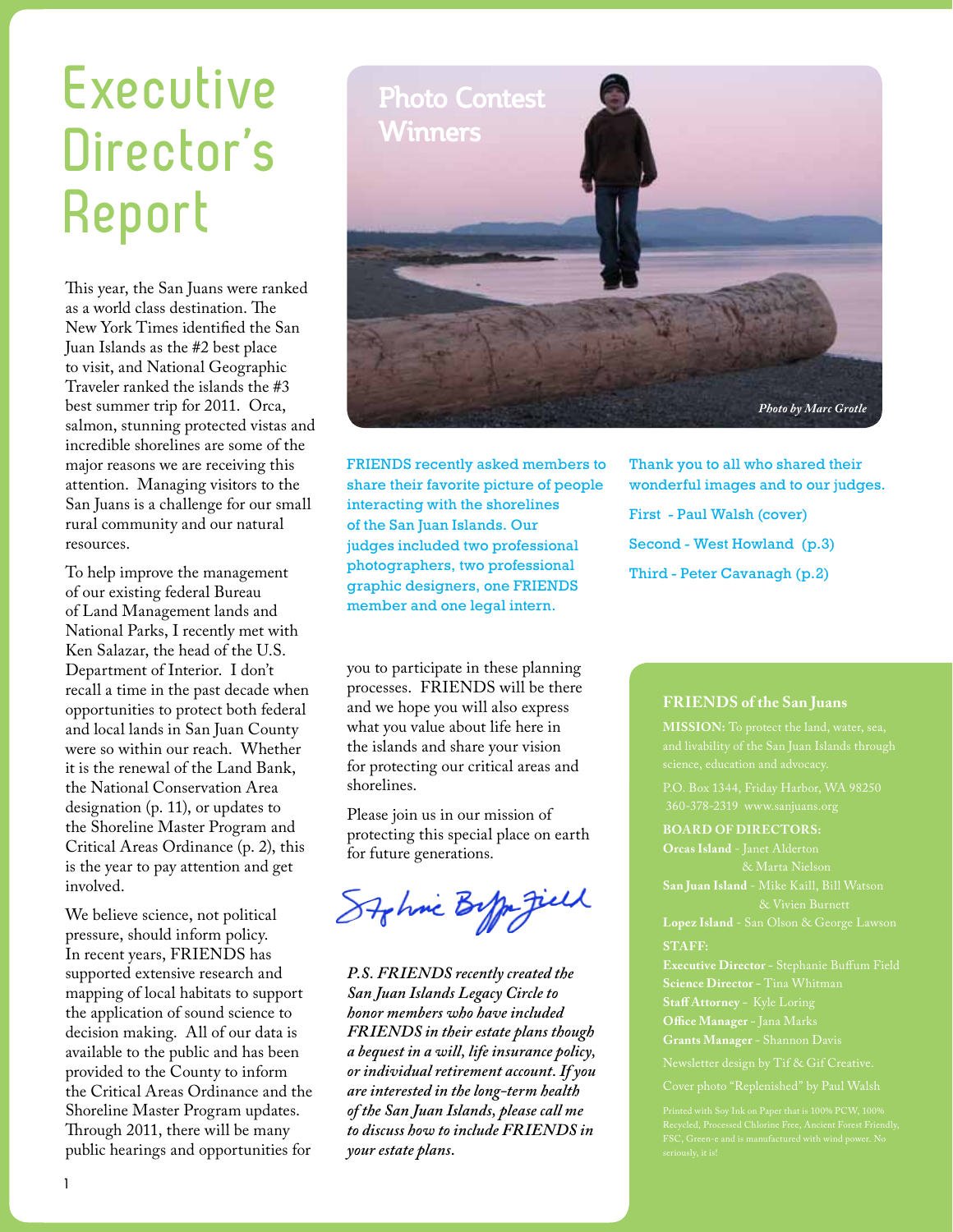### **Critical Areas Ordinance Update… Lurching toward the finish line**

This spring and summer, FRIENDS continued to advocate for strong protections for our islands' natural communities as San Juan County moves toward adoption of the Critical Areas Ordinance (CAO) update. The CAO must protect the "functions and values" of the following: critical aquifer recharge areas, fish and wildlife habitat conservation areas, geologically hazardous areas, wetlands, and frequently flooded areas.

The Growth Management Act (GMA) directs counties to include and consider the Best Available Science (BAS) when adopting a CAO update. To comply with the BAS requirement, counties must craft critical area regulations through a reasoned process that relies on valid scientific information. In May, the County Council held a public hearing on the Best Available Science (BAS) that County planning staff and consultants had compiled over the past year. They later adopted the lengthy BAS summary documents and their underlying scientific reports.

Although the CAO update is nearly 6 years behind schedule, the County's recent progress is encouraging. In addition to adopting its BAS, the County Council held workshops in June and July to review its staff recommendations for amending our existing critical areas regulations to bring them into compliance with the GMA. At press time, the County is drafting regulations and scheduling public hearings.

During the CAO update process, FRIENDS has become concerned that County decision makers may:

- Aim for bare minimum environmental protections, contrary to the San Juans' rich ethic for protecting the beauty and vigor of our natural surroundings
- Favor a management approach that would allow some level of impact and then attempt to later fix it, without acknowledging the County's extremely limited financial, technical or staffing capacity to do so
- Not identify or address the total cumulative impacts from all development in critical areas
- Fail to acknowledge or plan appropriately for climate change impacts such as sea level rise and increased storminess
- Suggest allowing new shoreline impacts in exchange for unproven mitigation methods, rather than protecting those areas in the first place

If you have concerns, share them with County Planner Janice Biletnikoff 370-7572, janiceb@co.san-juan.wa.us

There are several opportunities for public comment as the Planning Commission (PC) and the County Council reviews each element. As of the date this newsletter went to press, the schedule is:

- **Aug. 10 PC Public Hearing on General Section (includes rules for reasonable use exceptions, and general exemptions)**
- **Aug. 16 County Council Workshop on Marine Fish and Wildlife Habitat Conservation Areas**
- **Aug. 19 PC Deliberations on General Section**
- **Aug. 25 PC Deliberations on General Section**
- **Sept. 16 PC Public Hearing on Wetlands**
- **Sept. 27 and 28 PC Deliberations on Wetlands**
- **Oct. 19 PC Public Hearing on Fish & Wildlife Habitat Conservation Areas (FWHCAs)**
- **Oct. 21 PC Deliberations on FWHCAs**
- **Oct. 28 PC Deliberations on FWHCAs**

All dates subject to change. To learn how you can participate in these events, please contact FRIENDS at 360-378-2319 or visit our website at www.sanjuans.org.

*Beach seines have documented 69 species of fish using the shallow waters of San Juan County, including juvenile salmon. Photo by Peter Cavanagh*

------------------

**2**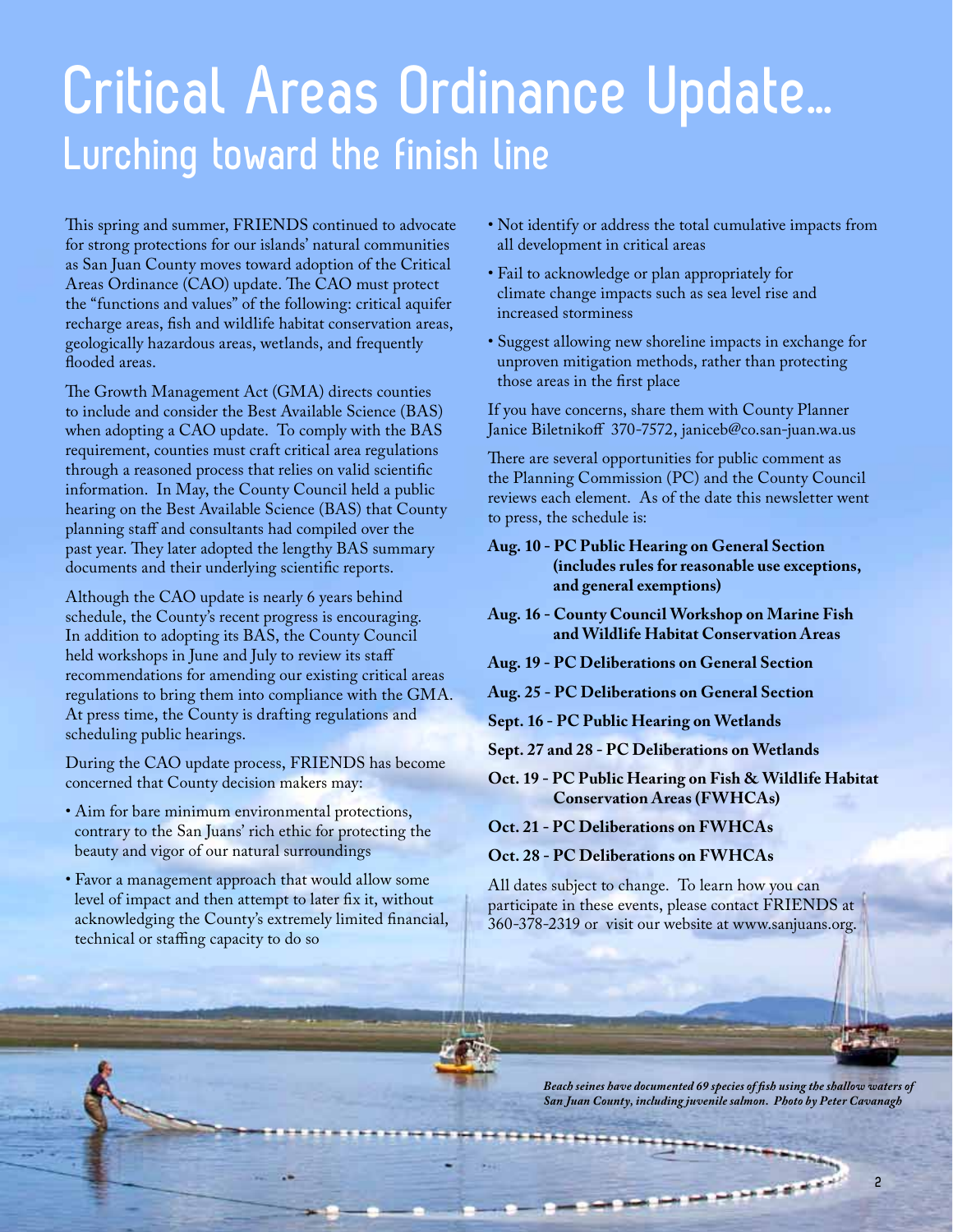# **Shoreline Master Program Update:** What is Your Vision for San Juan County's Shorelines?

*By Nicholas Sciretta, FRIENDS Legal Intern*



*San Juan County's picturesque shoreline provides more than just beautiful views. Underwater, the nearshore eelgrass meadows and kelp beds serve as feeding, refuge and migration corridors for forage fish, salmon, and whales. However, these sensitive ecosystems are suffering from the ongoing impacts of shoreline modifications. For example, current regulations are not preventing new armoring on documented forage fish spawning habitats, or docks over eelgrass, which challenges the success of local and regional marine ecosystem recovery efforts.*

San Juan County's Shoreline Master Program (SMP) is the local land use regulation designed to protect shorelines for people and wildlife. The SMP is authorized by the State Shoreline Management Act (Act). The Act governs the shoreline area that extends 200 feet upland from the high water mark of all marine waters and the following lakes: Dream, Sportsmans, Briggs, Trout, Woods, Zylstra, Horseshoe, Spencer, Martin, Cascade, Mountain, and Hummel.

#### Origins of the Act

In 1969, the Washington Supreme Court ruled that a landowner could not fill in his lake shoreline below the high water mark. The Court reached this conclusion by holding that all state waterways are reserved for public access and recreation. In response to the resulting uncertainty about the extent of the public's rights in shoreline areas, the state legislature established the Act in 1971.

The Act recognizes the value and fragility of Washington's shoreline ecosystems and emphasizes protection against adverse impacts to the land, water, native vegetation, and wildlife. These protections support our economy by preserving fishing stock and attracting tourists to the beauty of the San Juans. While establishing natural protection as its primary focus, the Act also recognizes the likelihood of limited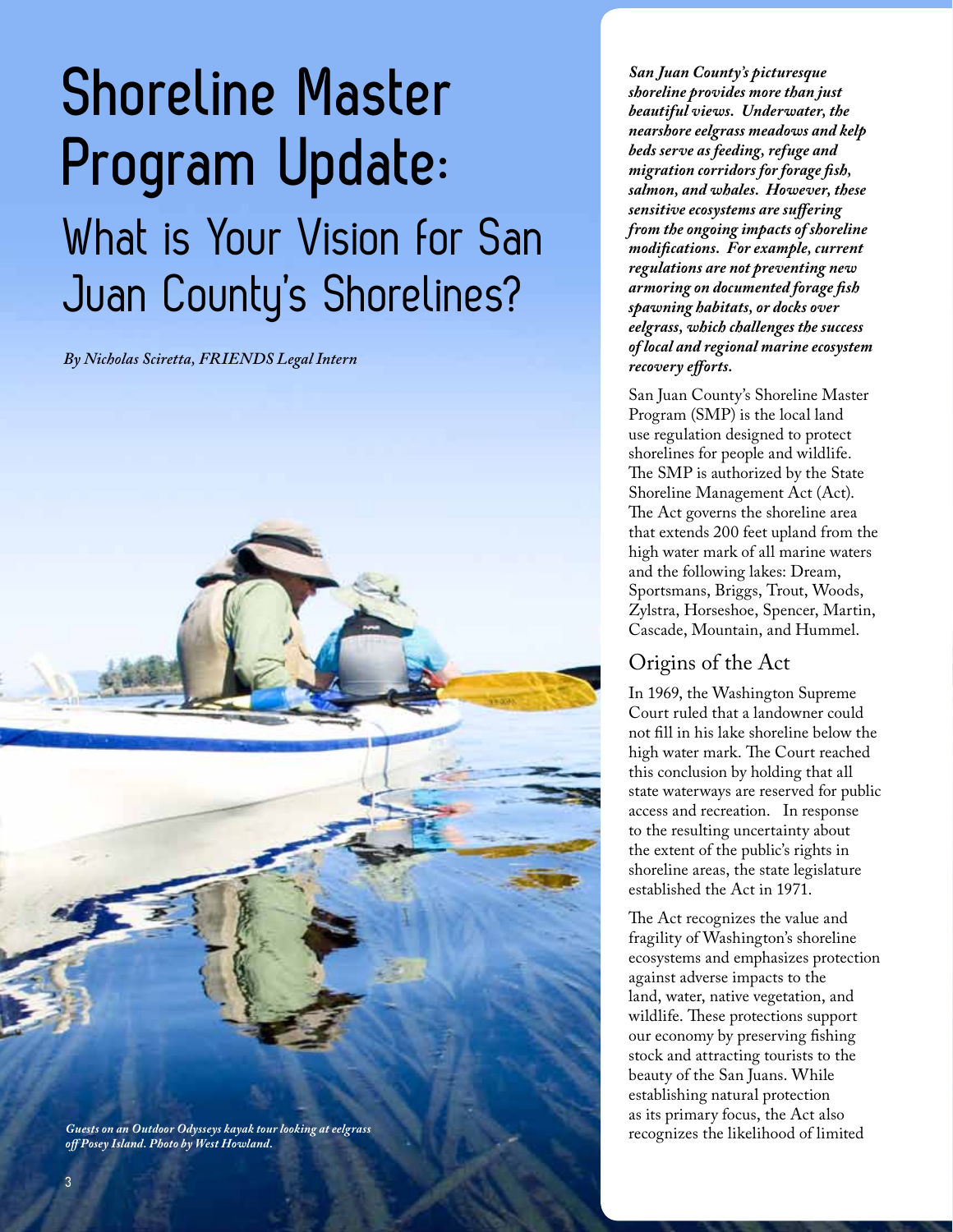shoreline alteration, particularly for public water-dependent uses, and directs them to account for natural protections and aesthetic concerns.

The Act protects 28,000 miles of marine, lake, and river shores across the state through local SMPs. The Act directs counties, cities, and towns to encourage citizen involvement as they create their SMPs. In 1995, as it became apparent that 1970s-vintage SMPs had grown increasingly outdated, the state legislature instructed the Department of Ecology (Ecology) to update the guidelines used to create SMPs. The Ecology guidelines require application of "the most current, accurate, and complete" scientific information and shoreline management practices through every step to achieve no net loss of ecological functions. As Friday Harbor and San Juan County update their SMPs, they will need to meet the updated guidelines.

#### Drafting an SMP update

Community goals guide SMP updates in a multi-step process that fosters public participation. The first step is the creation of a Shoreline Inventory and Analysis Report that shows existing shoreline conditions. Next, zoning designations, such as urban or conservancy, are chosen for each stretch of shoreline based on its characteristics. Policies and regulations are then developed to guide conservation and development in each zone. Finally, a restoration plan is prepared to actively improve damaged shoreline functions. After public hearings, the County Council adopts the SMP and sends it to Ecology for review and final approval. Both San Juan County and the Town of Friday Harbor are scheduled to complete their separate updates by June 30, 2013.

#### How to get involved

Currently, the County and Friday Harbor are each developing vision statements for their SMP updates that will apply new information to shoreline protection and development. Both will accept and consider community input as they develop the goals and standards for the SMP update. The County and

the Town have prepared Shoreline Characteristics Inventory and Analysis reports. Once the County's Technical Advisory Committee is formed and reviews its report, it will be released to the public for review in advance of the drafting of SMP regulations. For its part, the Town will draft its regulations this summer and fall and document any changes from the current SMP in preparation for public comments.

Call FRIENDS at 360-378-2319 for more information, or contact the County or Town directly.

San Juan County: Check www. co.san-juan.wa.us/smp/default.aspx for more information. County staff will also be available for questions and input at the Lopez Island Farmer's Market, August 13; the Fair, August 19-20; Orcas Island Farmer's Market, August 27. Or contact County Planner Colin Maycock at (360) 370- 7573, or colinm@sanjuanco.com.

Friday Harbor: Check www. fridayharbor.org/SMP/smp.htm for information on commenting at a Nov. 2011 planning commission meeting.

### Attend a San Juan County Visioning Meeting

All members of the community can help ensure the health of our shorelines by expressing the importance of lowering impacts today for the benefit of tomorrow. Share ideas by asking yourself questions such as: What views are important to preserve? What areas are important for public access? What are your perceptions of how the shoreline is currently managed and enforced? What changes have you noticed in the shoreline over the years?

This September San Juan County is hosting a series of Shoreline Visioning Meetings. County staff will focus on gathering and understanding the public's preferences regarding the future development of the shoreline. The goal is to develop a written statement or vision that describes the County's shoreline in 20 years or so. The vision is a vital component of the Shoreline Master Program update.

- Tues Sept. 20 San Juan Island at the Grange 1pm (outer islands focus) 5pm (San Juan Island focus)
- Wed Sept. 21 Orcas Island 5pm at the Orcas Center
- Thurs Sept. 22 Lopez Island 5pm at the Lopez Center for Community and the Arts

*Herring, Salmon, Seabirds and Orca all need healthy eelgrass to thrive!*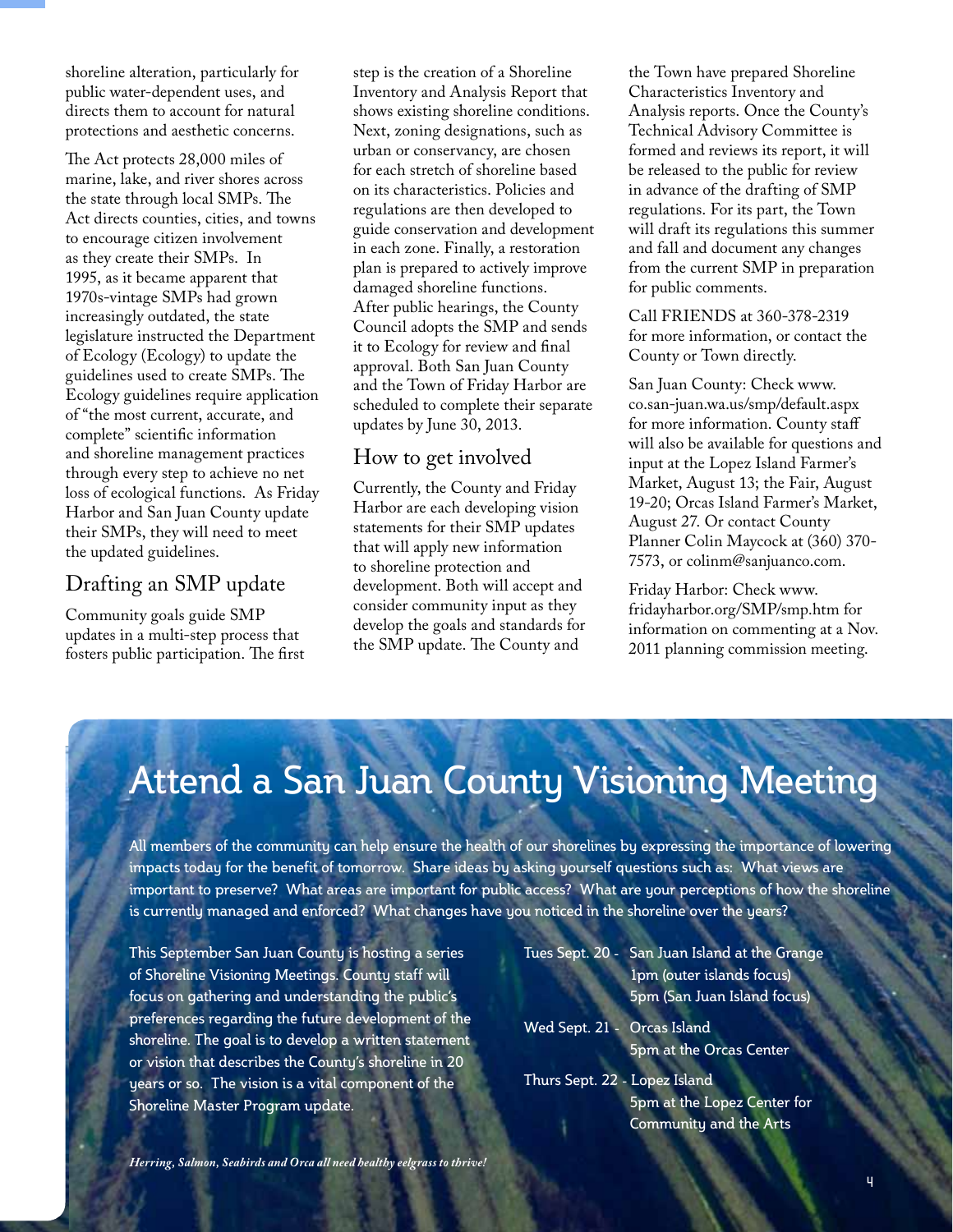

*Feeder Bluff Exceptional - There are 2.6 miles of these rapidly eroding bluffs in SJC; this type of feeder bluff provides the highest level of sediment input.* 



*Feeder bluff - There are 20 miles of feeder bluffs in SJC that provide substantial, but periodic sediment input to the system.*



*Transport Zone - Sediment is not eroding or deposited in transport zones. Sediment just moves along these 33 miles of transport areas. A modification like a groin cuts off the movement of sediment.*

# **Erosion Happens... Feeder Bluff Mapping in San Juan County**

During the summer, the feeling of warm sand between your toes is hard to beat. As we explore our favorite sandy beach, we rarely think about the source of that sand. Have you ever wondered how popular sandy beaches such as Crescent Beach on Orcas, Jackson's Beach on San Juan, South Beach on Shaw, or Odlin on Lopez came to exist amidst the many miles of rocky shoreline here? Geologists explain that beaches are linked by a trail of gravel and sand back to "feeder bluffs" -- a term coined in the 1970s by local engineer Wolf Bauer to describe the role that bluffs play in providing the materials that create and sustain beaches. In many places, rivers supply sand and gravel to shorelines, but the islands' lack of major streams means that more than 90% of beach sediments likely comes from feeder bluffs.

The shorelines around our islands contain many feeder bluffs, which are just one component of "drift cells." Each of these cells contains a source of sediment and debris, such as feeder bluffs, and a sink, where the sediment is dropped off. There are approximately 90 miles of drift cells along 16 islands in SJC. A drift cell is generally comprised of several different coastal landforms or shoretypes including: feeder bluffs, transport zones, accretion shoreforms, and modified shores. Outside of drift cells, rocky shores and pocket beaches are the most prevalent shoreforms (see pictures for details).

Because feeder bluffs play such a crucial role in creating the beaches that people, animals, fish and shellfish enjoy and depend on, FRIENDS and the Marine Resources Committee collaborated with Coastal Geologic Services to map current and predevelopment feeder bluffs in San Juan County (SJC). That mapping identified 22 miles of feeder bluffs in SJC. Waldron Island offers some of the most stunning examples of feeder bluffs while Lopez has the most feeder bluffs. On Orcas, feeder bluffs were most abundant in Ship Harbor, Deer Harbor, Orcas Village, and at West Beach. On Shaw the largest and highest quality feeder bluffs are located in Indian Cove. Feeder bluffs on San Juan Island were most abundant along southern Griffin Bay, the southeast shore on the Strait of Juan de Fuca, and within False Bay.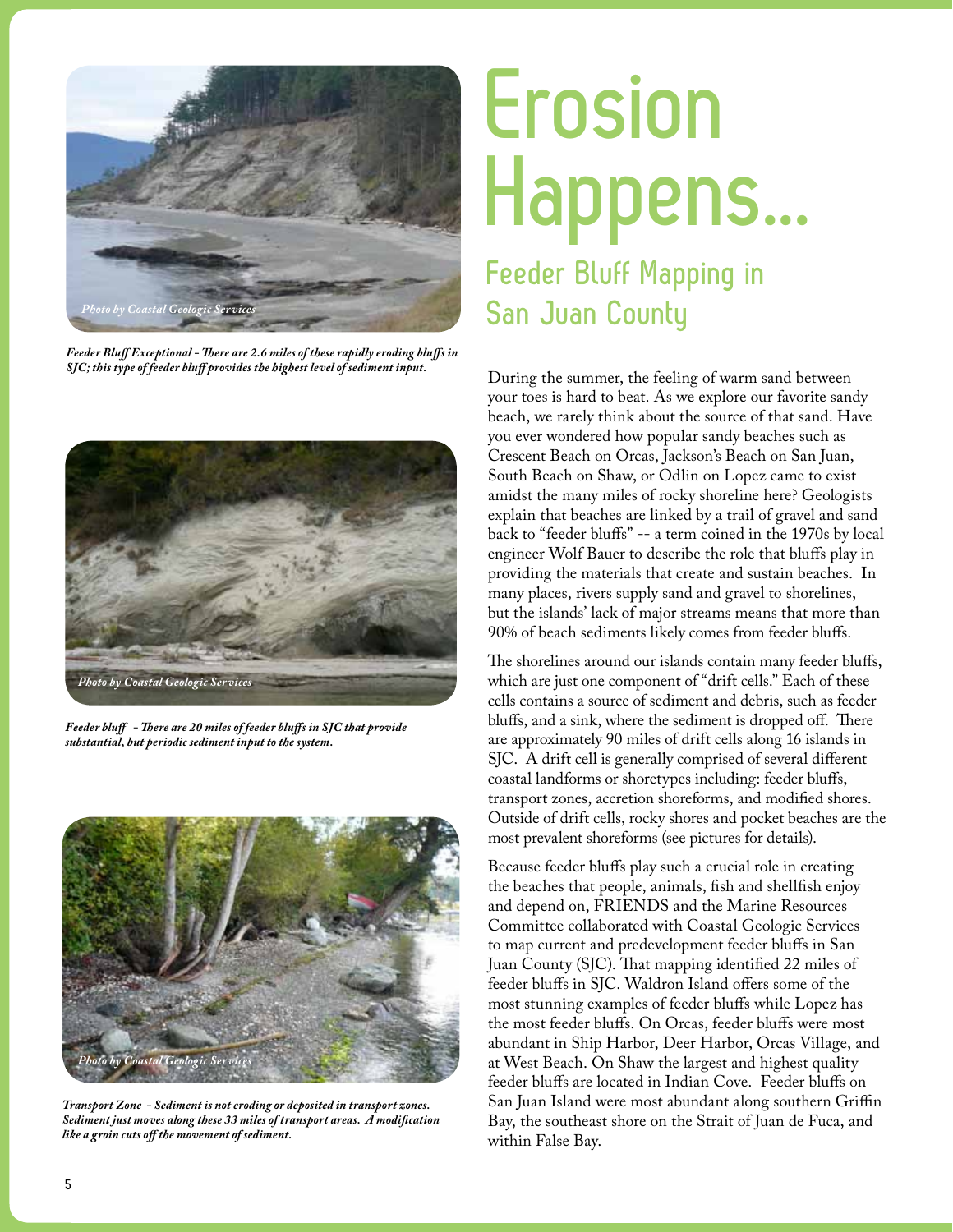In addition to mapping the feeder bluffs through extensive field work, the survey looked at the health of those bluffs. Scientists found that a considerable portion of SJC's 22 miles of bluffs are compromised by shoreline modifications, like bulkheads and armored roads. Such structures impede the ability of the feeder bluff to provide beaches with essential gravel and sand. Historic analysis also found that an additional five miles of feeder bluffs no longer function due to development impacts from residential bulkheads, docks, roads, and marinas.

The highest numbers of feeder bluffs in need of restoration were located on Orcas, Lopez and San Juan, respectively. FRIENDS and Coastal Geologic Services are now exploring opportunities to restore these bluffs and beaches with interested landowners (see p.7). Results are being applied to countywide salmon recovery planning (see p.10).

The survey found the highest numbers of intact bluffs in need of conservation are found on Lopez Island, followed by Orcas, Decatur and Waldron Islands. These feeder bluff protection priorities are also included in the SJC salmon recovery prioritization project (see p. 10). FRIENDS also shared the results with the Land Bank and the Preservation Trust.

FRIENDS has provided project reports and maps to coastal researchers, planners and managers to inform the local SMP update and salmon recovery efforts. For the full report and detailed color maps of each island, check out a copy at the Orcas, San Juan, Lopez, and Shaw libraries. Maps are also available in Google Earth on the FRIENDS website www.sanjuans.org. FRIENDS thanks the following funders for supporting the SJC Feeder Bluff Mapping Project: the Puget Sound Partnership, the Northwest Straits Foundation and the WA State Salmon Recovery Funding Board.



*Accretion Shoreform - An accretion shoreform is an area where fine sediment is deposited. There are 22 miles of these wide backshore beaches in SJC.*



*Modified - Feeder bluff mapping documented 12 miles of modified feeder bluffs, transport zones and accretion shoreforms within the 90 mile study area. A modified area is where the natural sediment process has been altered.*



*Rocky Shores - SJC is primarily made up of these bedrock shores, where there is no noticeable sediment drift. There are 283 miles of rocky shorelines in SJC. Approximately 6 miles of rocky shores in the county have been modified.*



*Pocket Beach - A pocket beach is a sandy area contained between two bedrock outcrops or headlands. There is little or no exchange of sediment with adjacent shores. Recent mapping efforts found 48 miles of pocket beaches in SJC (see p.10). Approximately 7 miles of pocket beaches in SJC have been modified.*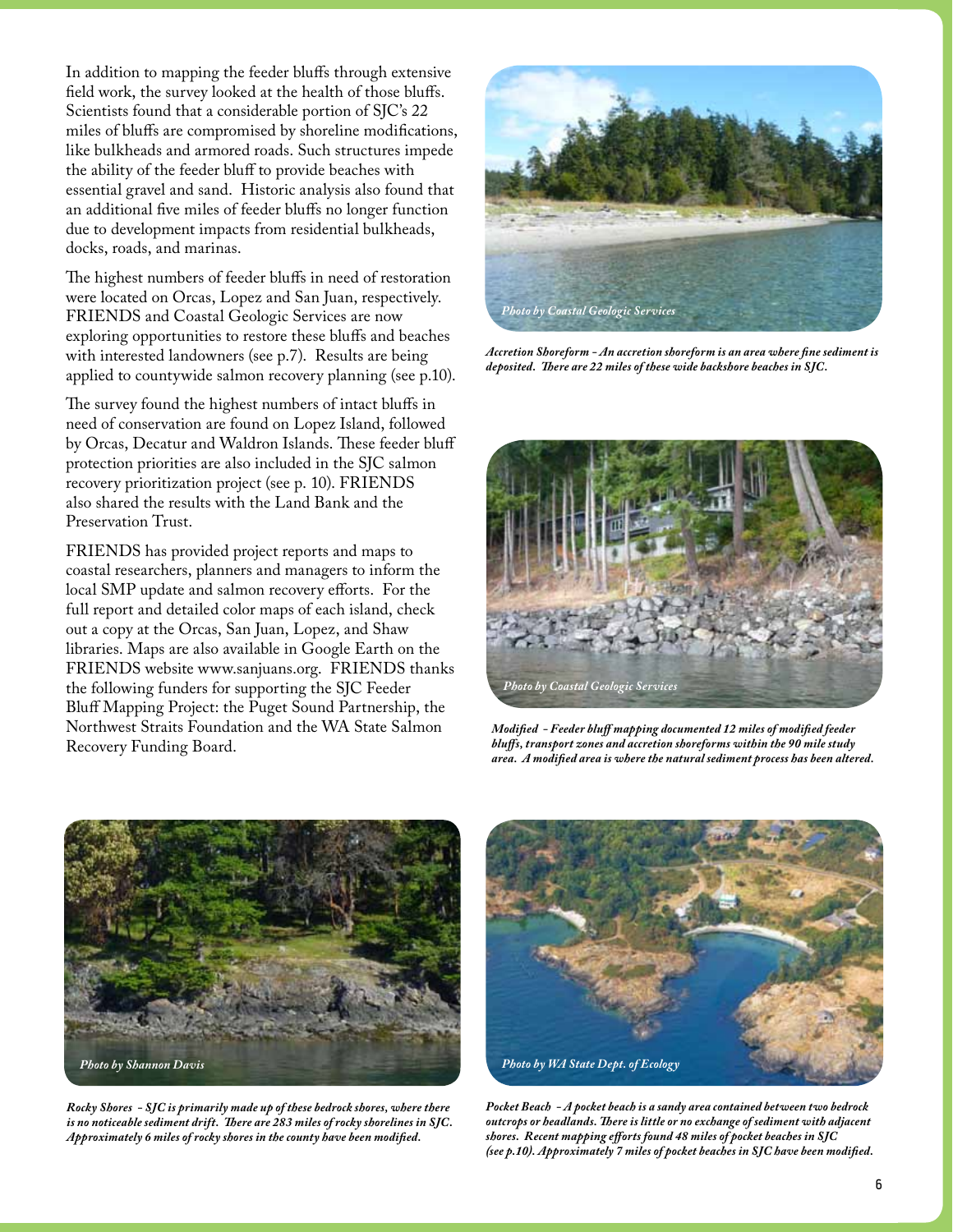# **Restoration for Fish, Wildlife and People**

Landowners, residents and visitors to the San Juans share the unique benefits and responsibilities of tending for more miles of marine shoreline than any other county in the continental United States. With over 400 miles of marine shores, the shallow water habitats of the San Juans provide critical feeding, resting and migratory habitat to a huge range of fish and wildlife species, including threatened salmon, orca and seabirds.

Shoreline modifications, especially hard armoring such as bulkheads, are a major threat to the health of the marine environment in San Juan County and throughout Puget Sound. In 2009, FRIENDS mapped major shoreline modifications in San Juan County. That survey found 472 docks, 710 armored beaches, 32 groins, 55 marine railways, 70 boat ramps, 425 creosote pilings (not associated with docks), 1,914 mooring buoys and 191 other on-beach structures. With 40% of all shoreline parcels having some form of modification, the San Juans are not as undeveloped or pristine as many assume. Moreover, the majority of impacts are concentrated on the sand and gravel beaches that are essential habitats for our marine fish, birds and whales.

Many of these existing shoreline structures are outdated, degraded or unnecessary. In some cases structures can be removed outright, or relocated and redesigned to improve habitat while still achieving the property protection, moorage or other purpose the structure was installed to provide. See the photos below for an example of soft shore protection and beach restoration techniques that can be used instead of hard armoring even in exposed, high energy locations.

This spring, FRIENDS overlaid the modification inventory results with our database of documented forage fish spawning habitat, eelgrass, feeder bluffs, kelp, and juvenile

salmon presence. FRIENDS then identified and prioritized habitat restoration opportunities using a combination of physical feasibility and habitat benefit factors.

With funding from the US Fish and Wildlife Service, FRIENDS is using these results to identify property owners who are interested in site visits with technical experts to explore habitat restoration options. Experts will discuss stewardship options, including vegetation, drainage and erosion management. Restoration alternatives and feasibility studies will also be developed with willing landowners at a small number of priority sites.

### Alternatives to Shoreline Armoring

In many locations, erosion can be managed without the use of bulkheads, reducing impacts to shoreline habitats and keeping costs down. In many cases, proper groundwater and vegetation management protect a home better than bulkheads. Moving or replacing threatened structures, such as stairways or outbuildings, is often cheaper than protecting them in place.

Planting fast growing erosion-resistant plants such as willows can help stabilize eroding areas, while maintaining important habitat. On some sites, nourishing the beach with gravel can reduce wave action.

#### Soft Shore Protection and Restoration

If an engineered solution is needed, soft shore protection and restoration techniques can often be used to protect property, habitat and the coastal processes that maintain beaches over time. Natural materials such as logs and gravel are used to enhance beach shape and processes. Soft shore armoring is a successful long-term method of addressing the erosion concerns that led to shoreline armoring while at the same time restoring degraded habitat.



*This example of soft shore restoration was completed in 1992 by Wolf Bauer. This beach located along North Beach, Orcas Island has a lot of exposure to high wind and wave energy. The restoration project made the shoreline healthier for fish, wildlife and people while also protecting the homes from erosion. Before photo courtesy of Wolf Bauer. After photo, taken 12 years later, by Jim Johannessen, Coastal Geologic Services.*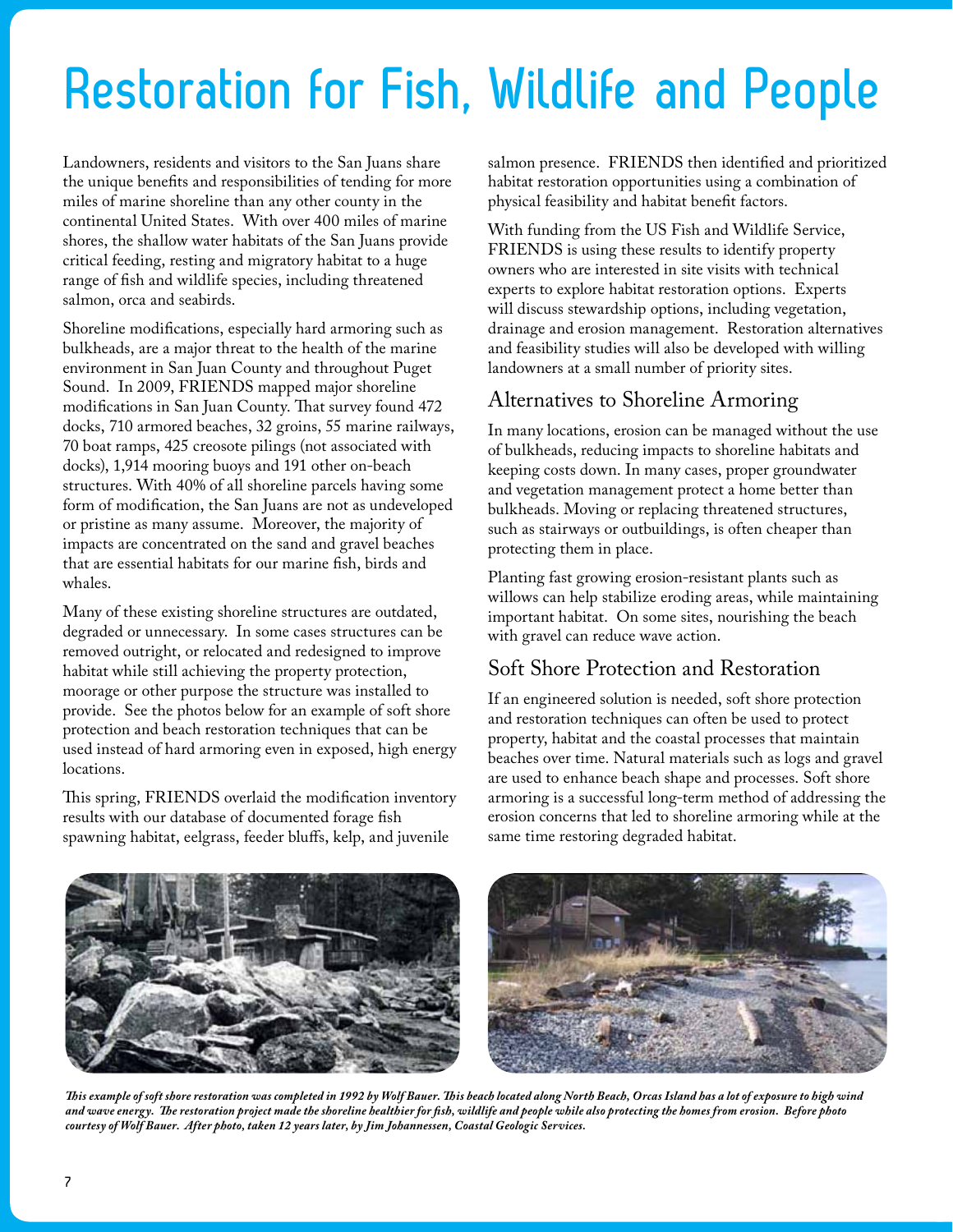### How Bulkheads Can Change the Beach...

Erosion happens naturally on shorelines (and it's a good thing too, see p. 5-6). However, development activities, such as clearing vegetation and modifying site drainage, can exacerbate these natural processes. Concerns about erosion sometimes lead property owners to seek out engineered solutions such as bulkheads and rock seawalls. While this may be appropriate for some sites, hard armoring is often unnecessary and can be very expensive.

### **Impacts from bulkheads include:**

**Erosion** - When waves reflect off of shoreline armoring structures, they can scour away sediments and increase erosion. They will not prevent the beach itself from eroding. In fact, bulkheads can increase erosion of the beach in front of it and to the sides, passing problems along to neighbors.

**Loss of Sand and Sediment** - Bulkheads can shut off the supply of sand and gravel to the beach. Over time, a sandy beach can be transformed into gravel or cobbles and may finally be scoured down to bedrock. The result may be loss of the very feature landowners were attracted to in the first place – the beach.

**Loss of Surrounding Beaches** - Where long stretches of shore are lined with bulkheads and other hard armoring, beaches composed of fine sediments like sand can erode down to gravel, cobble, or hardpan within a few decades.

**Loss of Plants** - When bulkheads are built, overhanging trees and shrubs are often removed. This can cause increased siltation, reduced organic matter, and changes in nearshore marine habitat. It also further destabilizes the slope the bulkhead is intended to protect.

**Loss of Shade -** The loss of bank vegetation reduces shade and shelter on the upper beach. As a result, spawning habitat for forage fish may be degraded.

**Loss of Habitat -** Bulkheads and other armor structures can degrade the nearshore habitats that provide food for many fish, including salmon. For example, spawning areas for forage fish may be lost due to direct burial or the loss of fine sediments.

*Sections of this text provided by Jim Johannessen, Coastal Geologic Services*

#### **Impacts to Marine Food Webs**

**Forage fish are the small fish eaten by larger fish. Our primary forage fish species are Pacific herring, surf smelt and Pacific sand lance. Surf smelt and sand lance spawn on beaches in the intertidal zone, while herring lay their eggs in shallow water on eelgrass and algae. When these eggs hatch, the tiny larval fish float out with the tide to become part of the food chain.**



 **Orcas, salmon and seabirds need forage fish.** 



**And in order to have forage fish we need healthy beaches for forage fish to spawn on.** 



**In San Juan County, there are limited forage fish spawning grounds and they are very vulnerable to shoreline infrastructure and development activities. A recent study found that shoreline modifications, like bulkheads, can reduce the survival rate of surf smelt embryos as much as 50 percent.**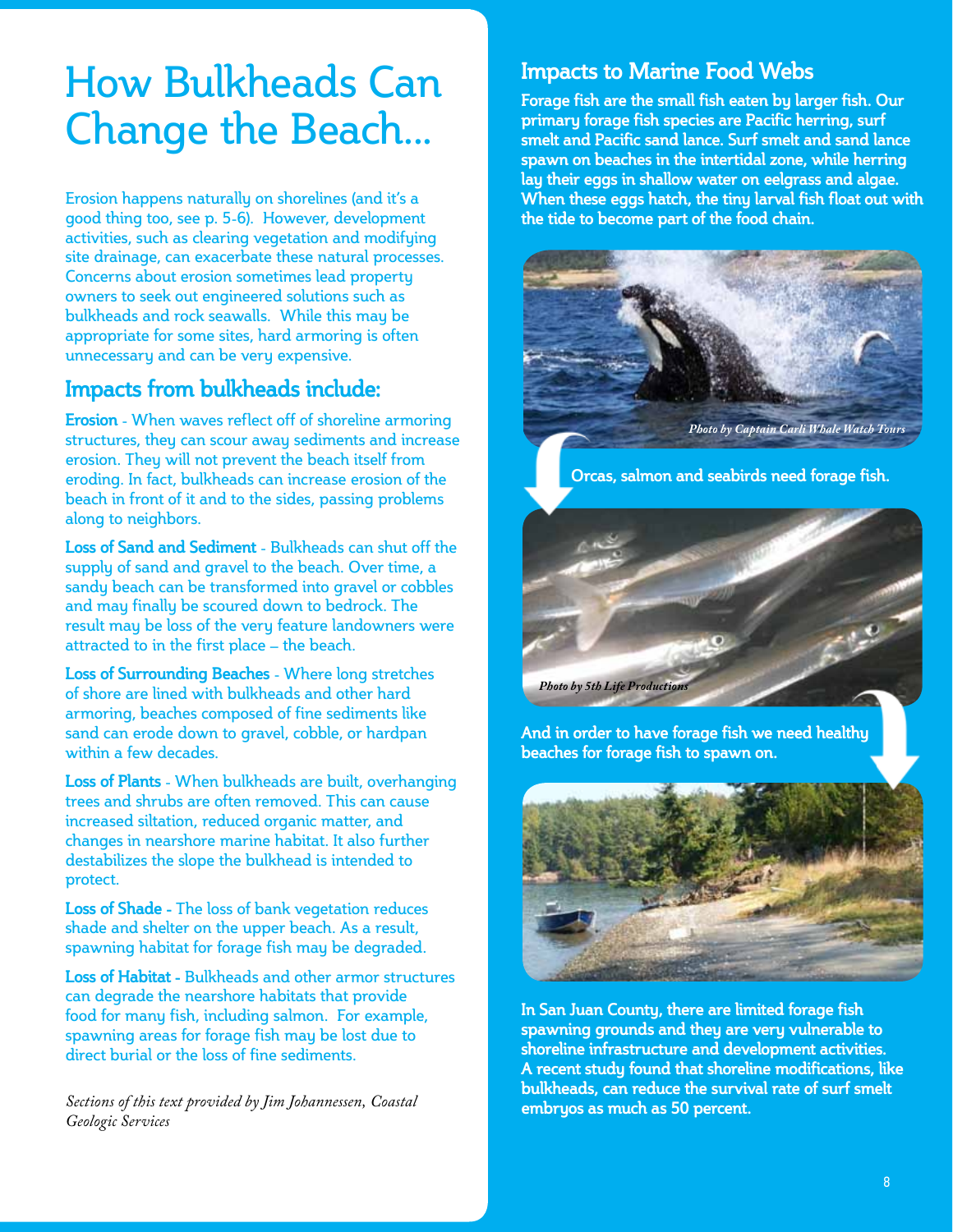### **Eelgrass Protection and Resoration**

### Anchor Out to Protect Eelgrass!

Eelgrass grows in shallow bays, coves, and estuaries. Juvenile fish, including salmon, forage fish, bottomfish, cods and flatfish, all rely on eelgrass for nursery habitat, food and shelter, as do Dungeness crabs. Herring spawn their eggs on eelgrass blades. These flowering marine plants also protect shorelines by trapping sediment and absorbing wave energy to offset erosion. In Washington State eelgrass is classified as a priority habitat and is protected under a "No Net Loss" policy.

Eelgrass is easily harmed by human activities like changes in light, temperature, nutrient and chemical conditions. Eelgrass is also directly destroyed by anchors and buoy chains when they drag around and uproot plants, disturb sediment and create a patchwork of bare spots in otherwise healthy eelgrass meadows. While the impact of each individual anchoring event may be small, the combined effects of hundreds of boaters is significant, causing damage that can take years to recover.

If you are a boater or are friends with a boater, you can help protect this valuable resource by knowing what eelgrass looks like and where it typically grows. Since eelgrass depends on light to grow, it can be found thriving at depths of 30 feet in clear waters. In the murkier bays, such as Fisherman, Blind and Westcott Bays, you can avoid the eelgrass habitat zone by anchoring in more than 15 feet of water at low tide. Eelgrass rarely grows deeper than 30 feet in San Juan County, so if you are in doubt about where eelgrass is, anchor deeper than 30 feet.

Eelgrass depth maps, signs and brochures are now available at most marine parks, marinas and boating stores in the San Juans as well as in the July issues of 48° North and NW Yachting, and can be viewed on the FRIENDS of the San Juans website: sanjuans.org/pdf\_document/eelgrass\_ map.pdf





### Innovative FRIENDS Program Restores Eelgrass

In 2009, FRIENDS mapped nearly 2,000 buoys, with half of them either located directly in or adjacent to eelgrass. Buoys that are properly sited and designed with modern methods provide a lower impact moorage alternative than docks or anchoring, but many outdated or improperly located buoys remain in local waters. A study completed in the late 1990s used divers to determine the impacts of different mooring buoys designs on eelgrass. This study concluded that the two thirds of the buoys in eelgrass in San Juan County were causing damage.

In 2010, FRIENDs received grant funding to develop a habitat restoration program to reduce the impacts of mooring buoys on eelgrass by relocating buoys away from eelgrass where possible or upgrading their designs. To date, two outdated buoys have been removed from eelgrass habitat on Orcas Island. FRIENDS is also working with four private landowners and Steve Lillestol of R&R Moorings to remove harmful buoys from multiple priority eelgrass and herring spawning areas on Lopez Island. New, screw anchor design buoys will be installed in close proximity, but away from eelgrass.

Additional cost share funds are available to upgrade or relocate buoys in 2012! Contact FRIENDS at 360-378- 2319 or tina@sanjuans.org to learn more about the eelgrass habitat improvement program.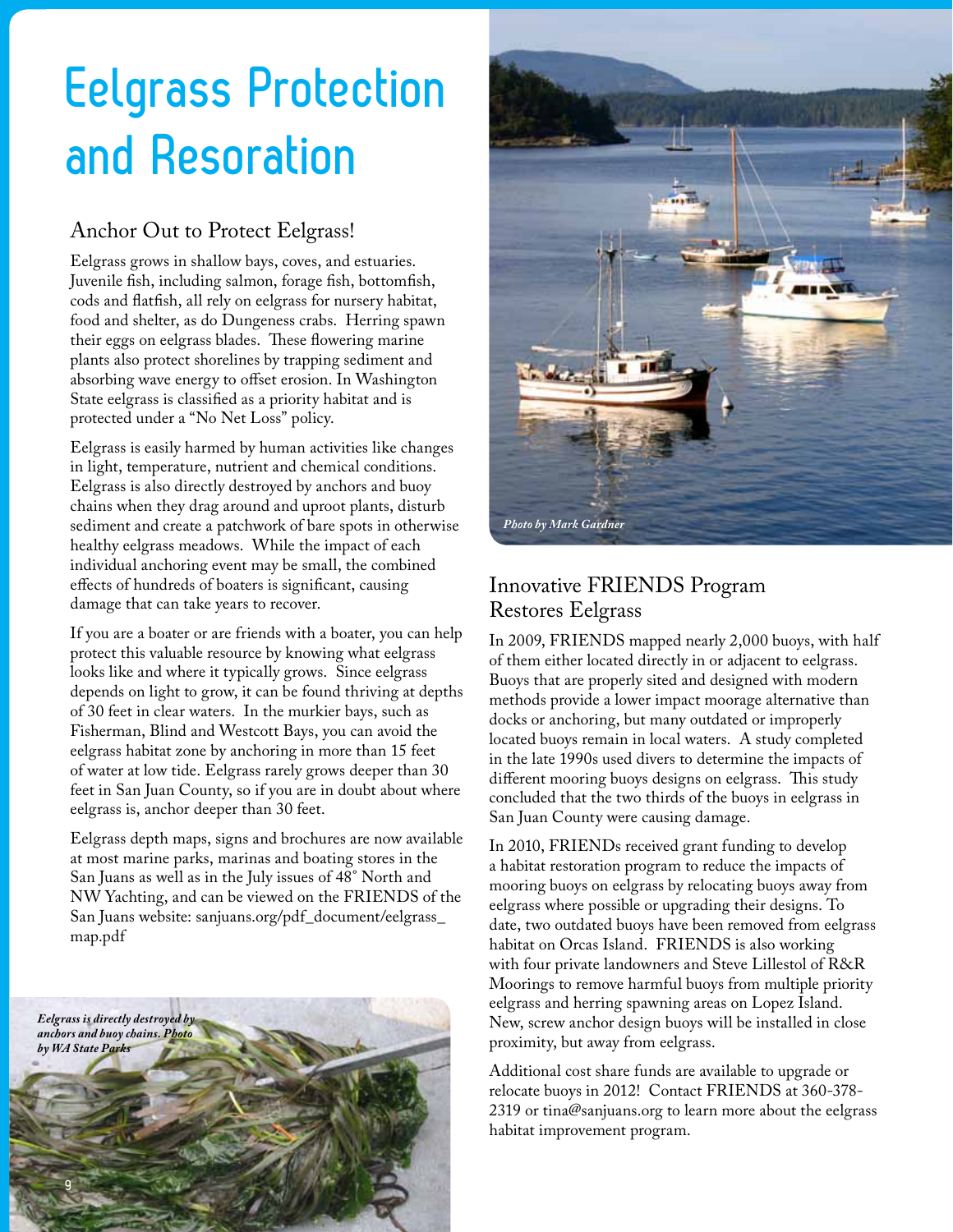### **The Salmon Recovery Puzzle**

The shallow waters of the San Juan Islands provide feeding, resting and migratory habitat for juvenile salmon from Puget Sound, Vancouver Island and the Fraser River Watershed. Beach seines conducted at over 80 sites throughout the islands found juvenile Chinook, pink, coho, and chum salmon; and documented a total of 69 different species of marine fish using the shallow waters of the San Juans. Forage fish, such as sand lance, surf smelt and herring, are important food for these young salmon. Surf smelt and sand lance use local beaches to lay their eggs, while Pacific herring prefer to lay their eggs just offshore on eelgrass. Another important component of juvenile salmon diets are insects from terrestrial sources, such as coastal forests, streams, wetlands and agricultural lands. All of these elements highlight the values healthy local shorelines contribute to the regional recovery of salmon.

FRIENDS and project partners, Anchor QEA and Coastal Geologic Services, are spearheading an integration of science (on coastal species, habitats and processes) with locally produced field research to identify the most important salmon recovery actions in San Juan County. A technical team of over 25 local, regional and tribal salmon recovery and nearshore marine habitat experts are helping to guide this strategic planning process.

To help fill remaining data gaps, two new county-wide assessments were completed, including an inventory of riparian (shoreline and streamside) vegetation and updated pocket beach maps. Current sound-wide shoretype maps miss many pocket beaches, a known priority habitat for juvenile salmon and forage fish. This project added over 200 pocket beaches to the countywide shoretype maps.

"It has been like putting together a very complicated puzzle" says Tina Whitman, FRIENDS' Science Director and project manager. The first puzzle pieces the team analyzed and combined were the habitats where juvenile salmon and juvenile forage fish have been documented, and the location of forage fish spawning beaches. These primary elements provided a broad scale geographic priority for salmon recovery actions in San Juan County, highlighting the importance of over 80 miles of marine shoreline for salmon and forage fish health.

potential salmon recovery projects, a climate change screening tool is being developed to identify areas most at risk or most resilient to the likely impacts of increased storminess and sea level rise.

Results to date inform us about the most important places to take salmon recovery actions, as well as the type of action most appropriate for that section of shoreline- restoration or protection. Next steps include identification and ranking of specific project actions within the identified priority salmon recovery areas.



The team next analyzed the distribution of shoreline threats, or stressors, such as armoring, docks, tidal barriers and impervious surfaces. Knowing how intact or how degraded the shoreline is provides direction on where to focus conservation or restoration efforts. To help evaluate the long term likelihood of success of

Project results will be applied to an update of the local Chapter of the Puget Sound Chinook Salmon Recovery Plan and will support more efficient and effective restoration and protection efforts by both government and private organizations. The project was funded by the WA State Salmon Recovery Funding Board.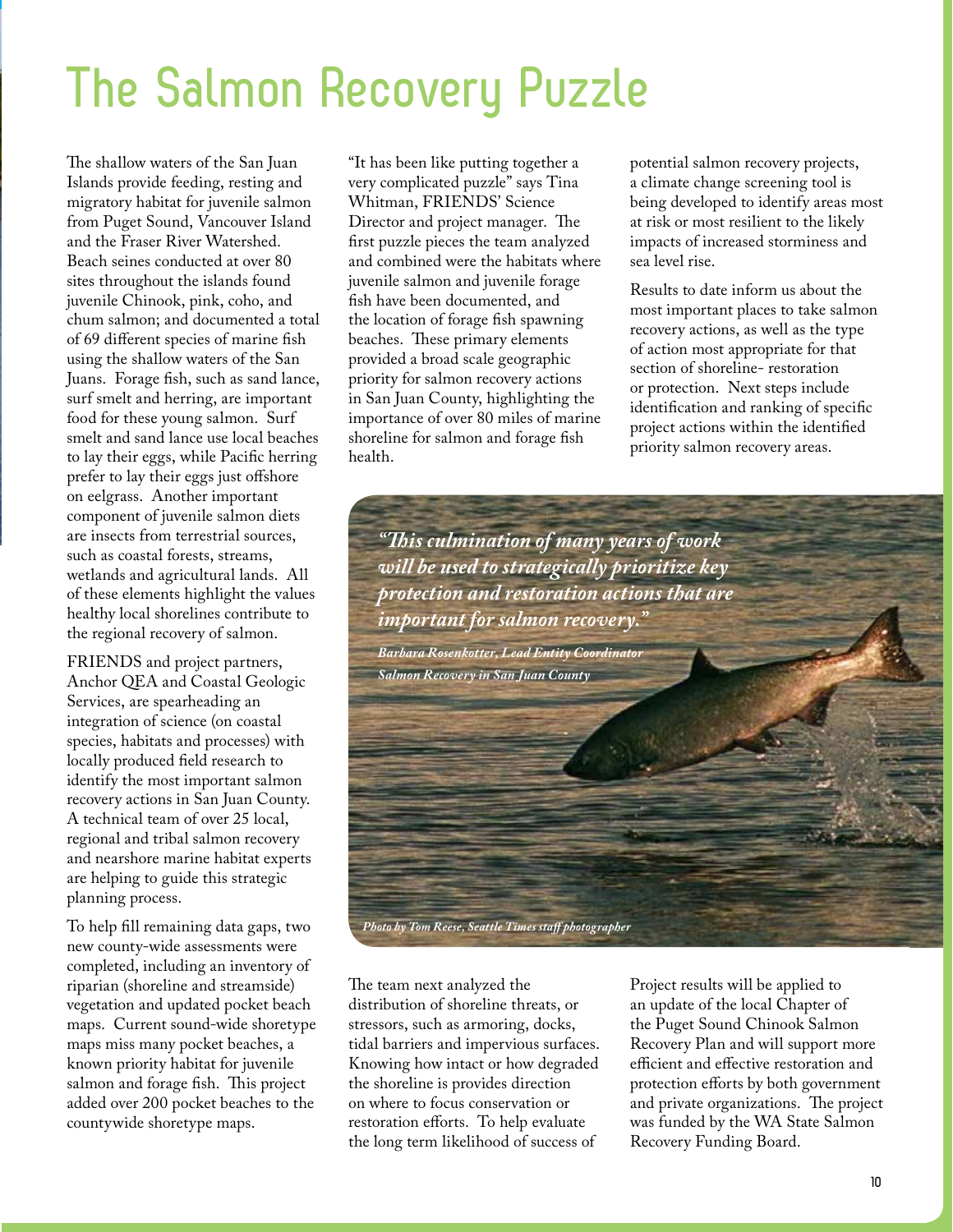### **FRIENDS News**

### New Board President – George Lawson 2011 Summer Legal Interns

George Lawson's experience in the islands began in the early 1940s when he and his family were able to jump on the mail/freight vessel "Osage" out of Bellingham to enjoy the day sightseeing or even trout fishing at Cascade Lake. His 11 years as a commercial salmon fisherman in the San Juan's during the 1950s and 1960s confirmed his feelings for the islands. Besides being a fisherman, George's diverse life-experiences also include being an ordained pastor and financial advisor/consultant. George has owned property on Lopez Island since 1969. While he has lived all over the U.S. and traveled across the globe, the San Juans have always called to him as the most rapturous, precious, fragile and fecund place on earth. George is serious about protecting the natural environment and is active in preserving clean water, forests, streams, wetlands and shoreline spawning areas. "Preserving these qualities has their own special merit but very importantly they maintain property values and strengthen our local economy. It is essential that we care for our critical areas, including those on my property," stated George.

### Cumulative Impacts Workshop



FRIENDS hosted a 2-day workshop last fall to better understand how cumulative impacts analyses and policies help protect shoreline ecosystems. Attendees included thirty-five shoreline planners and scientists from the private sector, public sector, and federally recognized tribes. In sharing information on existing methods for evaluating cumulative impacts, the group identified knowledge gaps and outlined new approaches for improving our understanding of long-term human effects on shoreline habitats. The workshop also fostered new partnerships to improve collaboration among interested parties. Please contact FRIENDS at 360-378-2319 if you would like a copy of the workshop proceedings.



**Nick Sciretta** is from Massachusetts, and will begin his second year of law school this fall at George Washington University in Washington, DC. Nick first travelled to Washington State in 2008 while hiking the Pacific Crest Trail, and enjoyed spending this May-July getting to know and helping to protect the beauty of the San Juans.

**Jamie Grifo** is a third year law student slated to graduate this December from the University of Oregon, Knight School of Law. Jamie worked as an organic vegetable grower in New England before deciding to attend law school. He hopes to use the law to protect and enhance natural ecosystems. Jamie and his wife, Christina were so captivated by the Islands that they got married here on June 16. Jamie, Christina, and their 10-month-old son, Oliver, hope to return to the San Juans this December to sow some seeds and set roots in this magnificent part of the country.

#### Orca Sing

On June 18, FRIENDS co-hosted the 12th Annual Orca Sing at Lime Kiln State Park to celebrate the Southern Resident Orca. The event takes place at Lime Kiln because it boasts the best land-based viewing of orcas. FRIENDS co-petitioned to list our local orca as endangered species in 2001, and they gained that dubious honor in 2005. You can help by following new vessel regulations, and supporting salmon recovery and water quality protection efforts.

#### Support needed for NCA Designation

A community-driven effort has emerged to protect approximately 1,000 acres of Bureau of Land Management (BLM) lands in the San Juan Islands through a National Conservation Area (NCA) designation. An NCA designation gives BLM lands permanent protection and ensures that community goals drive the management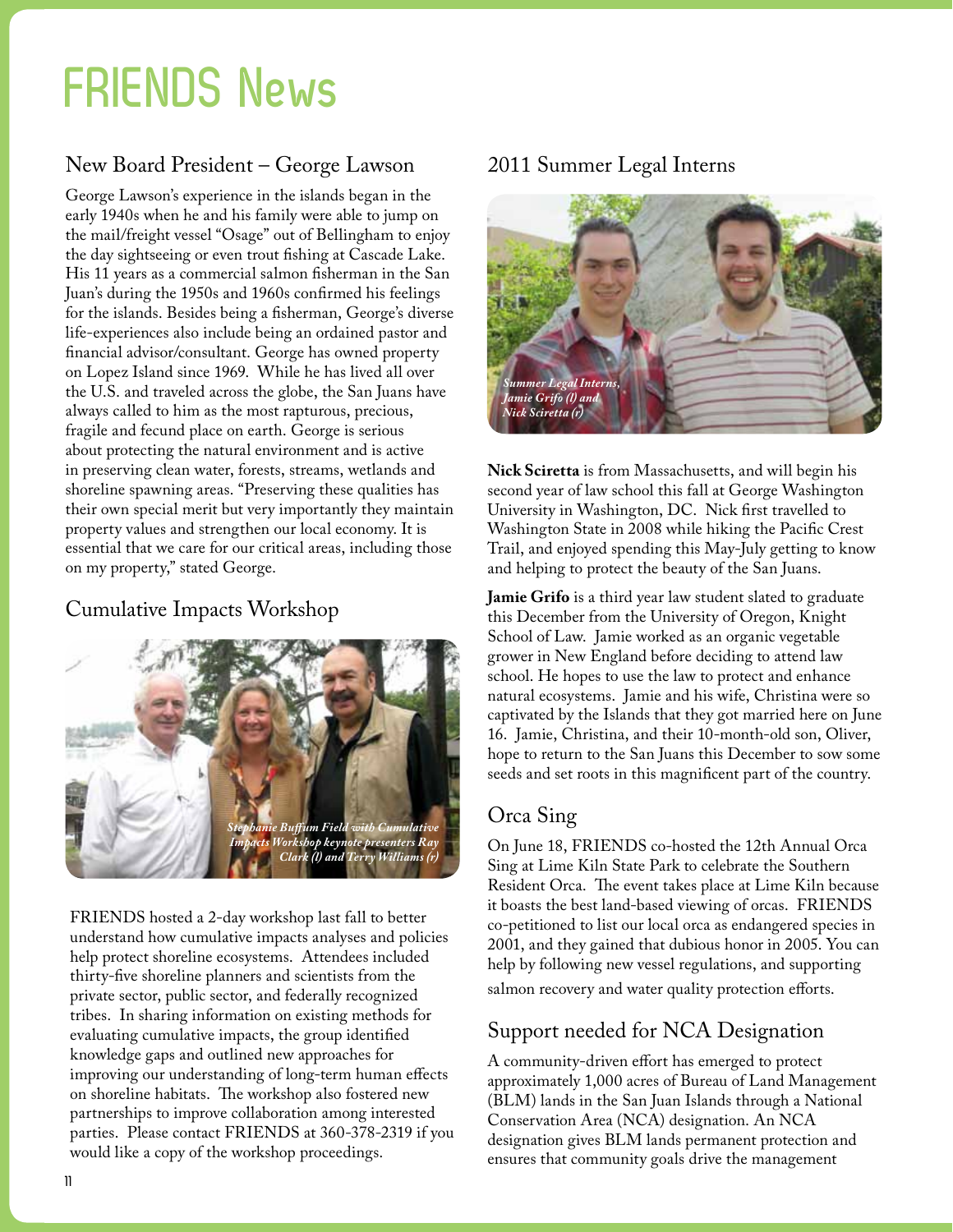### **FRIENDS News**

*By Scott Rozenbaum, Wetlands Scientist, Rozewood Environmental Services* of the lands. BLM lands include areas at Cattle Point, Kellet Bluff, Turn Point Lighthouse, Chadwick Hill, Point Colville, Watmough Bay, and Patos Island. A group of islanders are organizing this effort. FRIENDS supports the designation of the BLM lands here as a National Conservation Area and we encourage you to tell US Representative Rick Larson and US Senators Maria Cantwell and Patty Murray that you do too! Additional information is available at sanjuanislandsnca.org.

#### Thank you Canoe Journey Volunteers



Thank you to all of the dedicated volunteers who helped FRIENDS host Canoe families on Waldron, San Juan and Lopez as they crossed from Vancouver Island to their final destination, the Swinomish Indian Tribe in La Conner. The Inter-Tribal Canoe Journey is a cultural rejuvenation for the Coast Salish peoples. Each summer, tribal canoes depart from their homeland to a common destination. This journey embraces the rich cultural heritage of the Coast Salish people.

Since 2003, FRIENDS has hosted five Tribal Canoe Journey stop-overs through the islands. FRIENDS coordinates businesses, service groups, and volunteers to assist with meal preparation and clean up; boaters to escort canoes; and funding for meals, lodging, travel, and gifts to tribal members. FRIENDS wishes to extend a sincere thank you to the Lopez Community Land Trust, Waldron Community, Roche Harbor, San Juan County Fair, Soroptimists, San Juan Islands Scenic Byway, Tif & Gif Creative, Port of Friday Harbor, San Juan County Parks, San Juan Unitarian Universalist Fellowship, Rising Tide Graphics, San Juan Transit, Arctic Raven, Griffin Bay Bookstore, San Juan Coffee Roasting Company, Spring Street International School, San Juan Prevention Coalition, San Juan Islands Visitors Bureau, Otak, Outdoor Odysseys, Blossom Grocery,

Columbia Sportswear, Washington State Ferries, Spike Africa, Lion's Club, Town of Friday Harbor and San Juan County.

### New Rain Garden in Friday Harbor

On rainy days you may have seen oil in the gutters flowing into our town's storm drains. These drains flow directly into our fragile nearshore environment, carrying surfactants and other contaminants that harm marine life. To help reduce impacts from storm water, the Town of Friday Harbor has just installed their first Rain Garden. This landscape feature is designed to filter contaminated storm water as it washes into the harbor. The San Juan County Marine Resources Committee managed the project, with grant funding from the state Department of Ecology. Congratulations and thanks to all those involved.

FRIENDS would also like to thank Mike Kaill, local marine biologist, FRIENDS' board member and caretaker of the Spring Street Aquarium. Mike has been a champion for local storm water pollution management since 2007 when many of the animals in the aquarium died from contaminated run off. For more information on toxics in our marine waters visit sanjuans.org/newsletters.htm and read our Spring 2008 and Fall 2009 newsletters.

### Bluffs & Beaches Workshops



This summer, FRIENDS partnered with the San Juan Islands Conservation District to host "Beaches and Bluffs," Technical Assistance Workshops for residents around the County. Coastal geologist Jim Johannessen of Coastal Geologic Services provided an introduction to coastal processes and details on erosion control options and opportunities to protect property and wildlife habitat. Over 80 residents from Decatur, Blakely, Lopez, Orcas and San Juan Island enjoyed these interactive beach talks.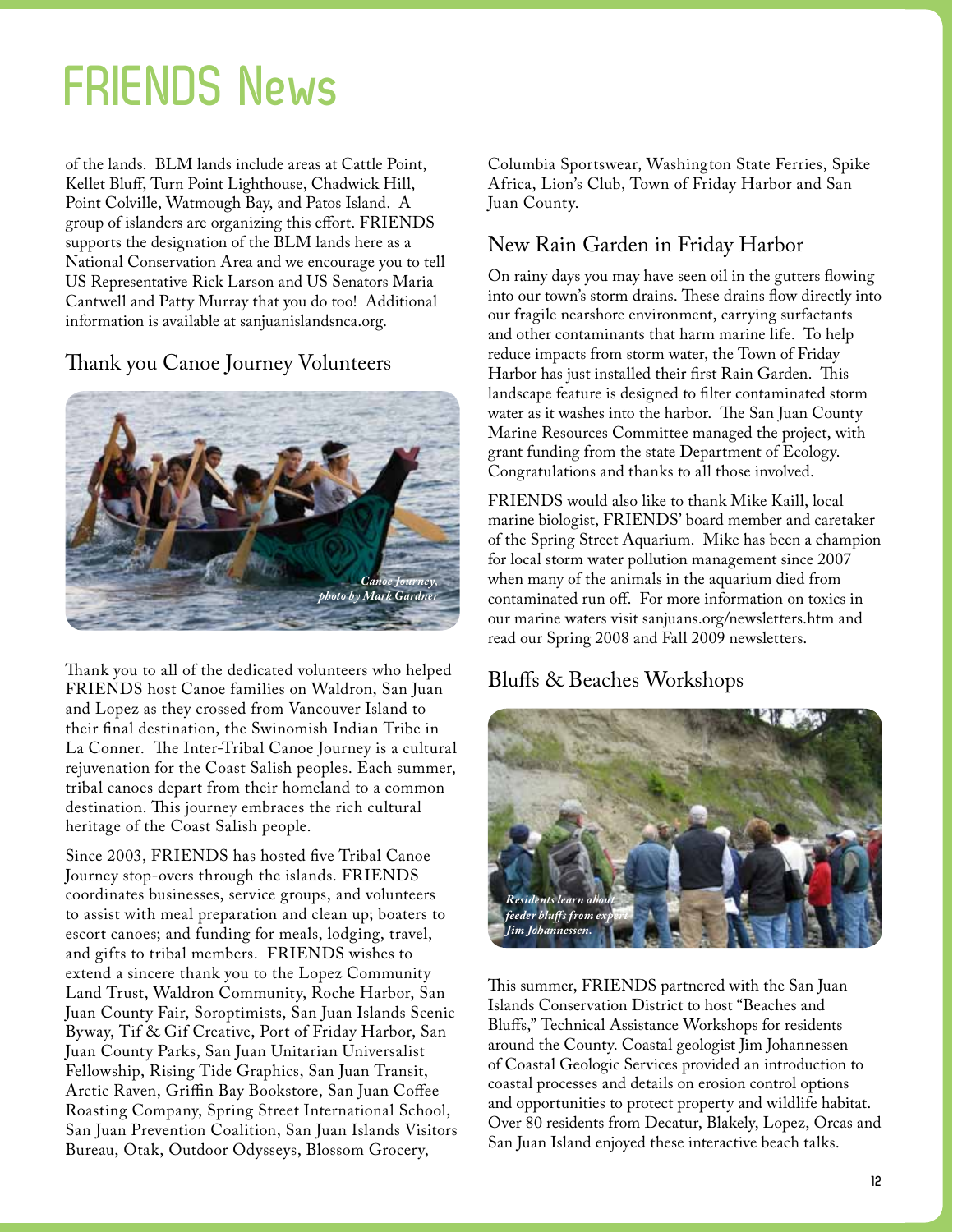# FRIENDS Legal Briefs

#### Laws Are Only As Good As Our Ability to Enforce Them

Enforcement of San Juan County's land use laws can be inconsistent, inequitable, and ineffective. One underlying factor is the County's current enforcement ordinance, which requires the Community Development and Planning Department (CDPD) code enforcement officer to involve the Prosecuting Attorney (PA) and court system before it can levy a fine. This cumbersome process imposes a formidable barrier to effective enforcement. Other Puget Sound Counties authorize enforcement officers to issue a citation with an appealable fine. This past spring, CDPD proposed to address this inefficiency with a new enforcement ordinance that it drafted over the past few years in collaboration with the PA's office.

The proposed ordinance needs your help to ensure its adoption. Notwithstanding the significant time that CDPD and the PA put into thoughtfully crafting a sensible ordinance it has become mired in Planning Commission

review. The Planning Commission has already spent three months reviewing the ordinance and will have at least one more hearing before it goes to the County Council for adoption. Please contact your Council Member, Planning Commissioner, or Lynda Guernsey, the Planning Commission clerk (360-370-7579), and urge them to recommend adoption of CDPD's reasonable enforcement ordinance as soon as possible.

### Supplying Public Needs Without Undermining Natural Protections

In 2010, FRIENDS successfully challenged a County ordinance that would have exempted the construction or expansion of Essential Public Facilities (EPFs), such as trash transfer stations or barge landings, from protections for critical areas, farmlands, and forests. In adopting the ordinance, the County Council had rejected FRIENDS' request that EPF construction avoid impacts to those areas where possible and minimize and mitigate impacts to those areas where avoidance was not possible. FRIENDS had also recommended that the County rethink its

proposal to allow public facilities in geologically unstable or frequently flooded areas, noting that it would be financially imprudent to spend public resources to place EPFs where they could be subject to landslides or flooding and that it could unnecessarily risk public health or injury.

The Growth Management Hearings Board (Board) upheld FRIENDS' challenge, concluding that EPF construction under the ordinance did not meet the Growth Management Act (GMA) requirements for critical areas, farmland, and forestland protections. In its revisions to the EPF ordinance in 2011, the County resolved several of FRIENDS' concerns, but would continue to allow avoidable impacts to critical areas, farmland, and forestland. Although the EPF ordinance ultimately requires compensation for impacts to those areas, it still allows impacts to occur instead of directing the county to site EPF's outside of critical areas, farms and forests as a first step. It also employs the heavy handed approach of converting lands for farming and forestry into EPF lands. This summer, the Board is scheduled to decide whether those revisions pass GMA muster—stay tuned.

*Enforcement? The County allowed this unpermitted bulkhead without evaluating its impacts on the feeder bluff behind it, contrary to Shoreline Master Program requirements.*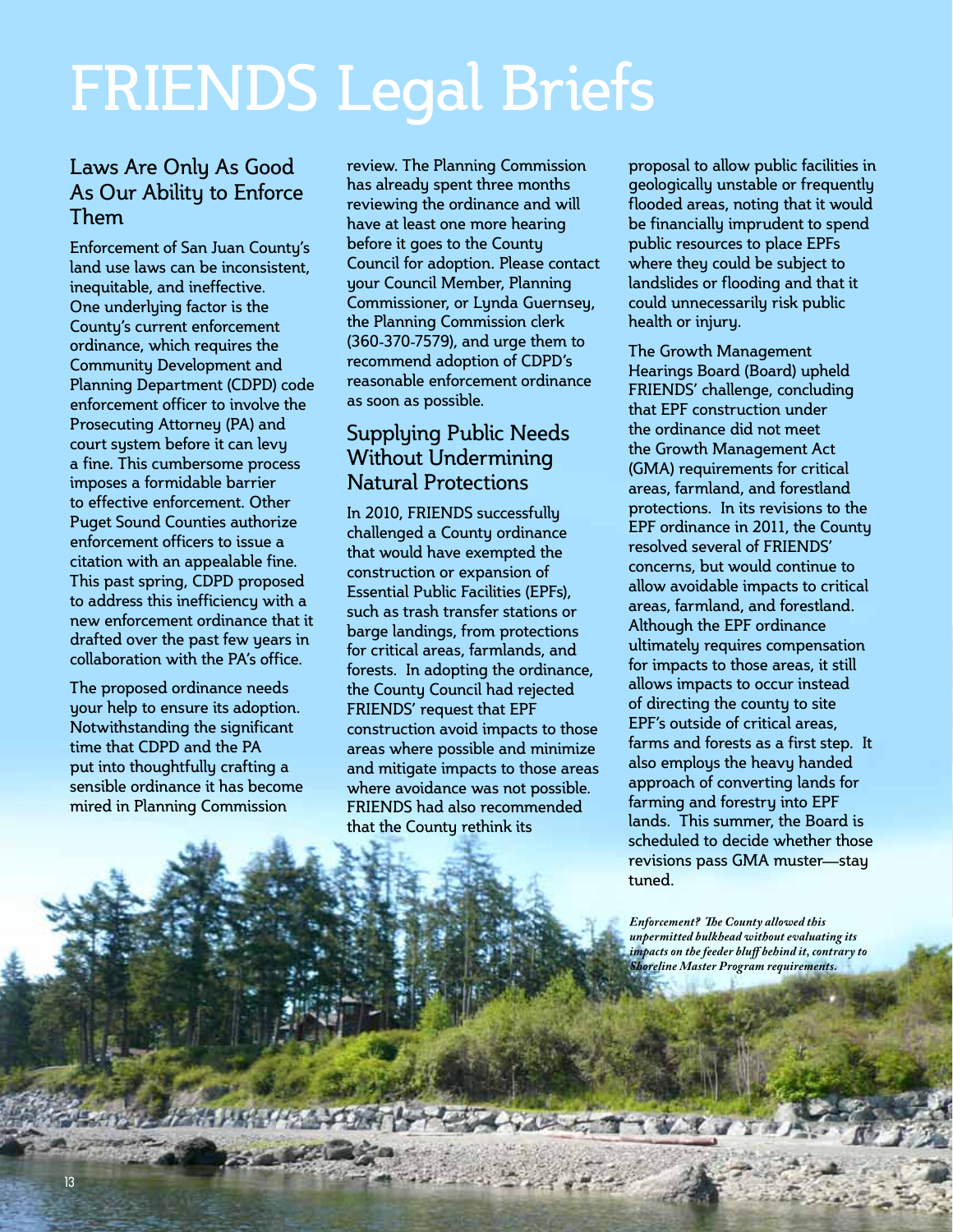### **Congratulations for 10 Years of Service to the Islands**

Please join us in congratulating Stephanie Buffum Field for 10 years of service as FRIENDS of the San Juans' Executive Director! In her 10 years with FRIENDS, she has developed long-term relationships and innovative partnerships with local and regional scientists, managers, tribes and community members. Stephanie has proactively sought to ensure that development decisions incorporate current science. Under Stephanie's steady guidance, FRIENDS has achieved many accomplishments, including: orca protection, salmon recovery research and shoreline restoration, ecosystem protection through informed planning and permit review, science-based education programs for students, realtors, and contractors, and the hosting of five Native American Canoe Journeys… and Stephanie coordinates all of this with a smile on her face and a kind word to all.



*Stephanie lives on Shaw with her husband and son. Thanks to Cyrus and Max for supporting Stephanie's many long days and weekend events.*

"Stephanie came to FRIENDS with an established track record of success in bringing an environmental non-profit to maturity and stability. In her ten years, she has built a more focused and effective force for conserving what we love about the islands: their natural wonders, healthy ecosystems, and dedicated communities. Under Stephanie's leadership, we have had a decade of solid growth and amazing accomplishments. I am eager to see what happens next with Stephanie at the helm."

> Lynn Bahrych former President of FRIENDS

Stephanie's keen vision extended into the organization as well; she has steadily increased FRIENDS' capacity by hiring and inspiring dedicated, community-oriented staff members. In 2002, she hired Tina Whitman as our Science Director and Jana Marks as our Office Manager. In 2003, Stephanie hired Shannon Davis to serve as Development Director. In 2005, Stephanie identified a need for in-house counsel to respond to legal and policy challenges facing the islands' environment, and in 2007 she hired Kyle Loring as our second Staff Attorney. These staff members all remain at FRIENDS, joining Stephanie in providing the consistency that is essential for effective ecological stewardship. Stephanie also doubled FRIENDS' membership support and established the Marilyn Ellis Endowment and San Juan Islands Legacy Circle (for those supporting FRIENDS in their estate plans).

While the County has seen eight different Planning Directors, four code enforcement officers and multiple County Commissioners and Councilors over the past decade, FRIENDS' staff and commitment to the community they serve has remained intact. FRIENDS provides these islands with an incredible amount of local science, community awareness and institutional memory. Under Stephanie's leadership, FRIENDS has grown to serve our islands as a stable, credible and robust community resource.

### Consider Donating Your IRA Distribution to FRIENDS

IRS rules mandate that individuals age 70 1/2 and older take a required distribution from their IRA each year, regardless of whether the income is needed. These annual withdrawals are subject to ordinary income taxes. By making a charitable contribution from your IRA, you can satisfy your required deduction amount. By donating your deduction to FRIENDS of the San Juans, you can enjoy the satisfaction of knowing that you are contributing to a worthy cause.